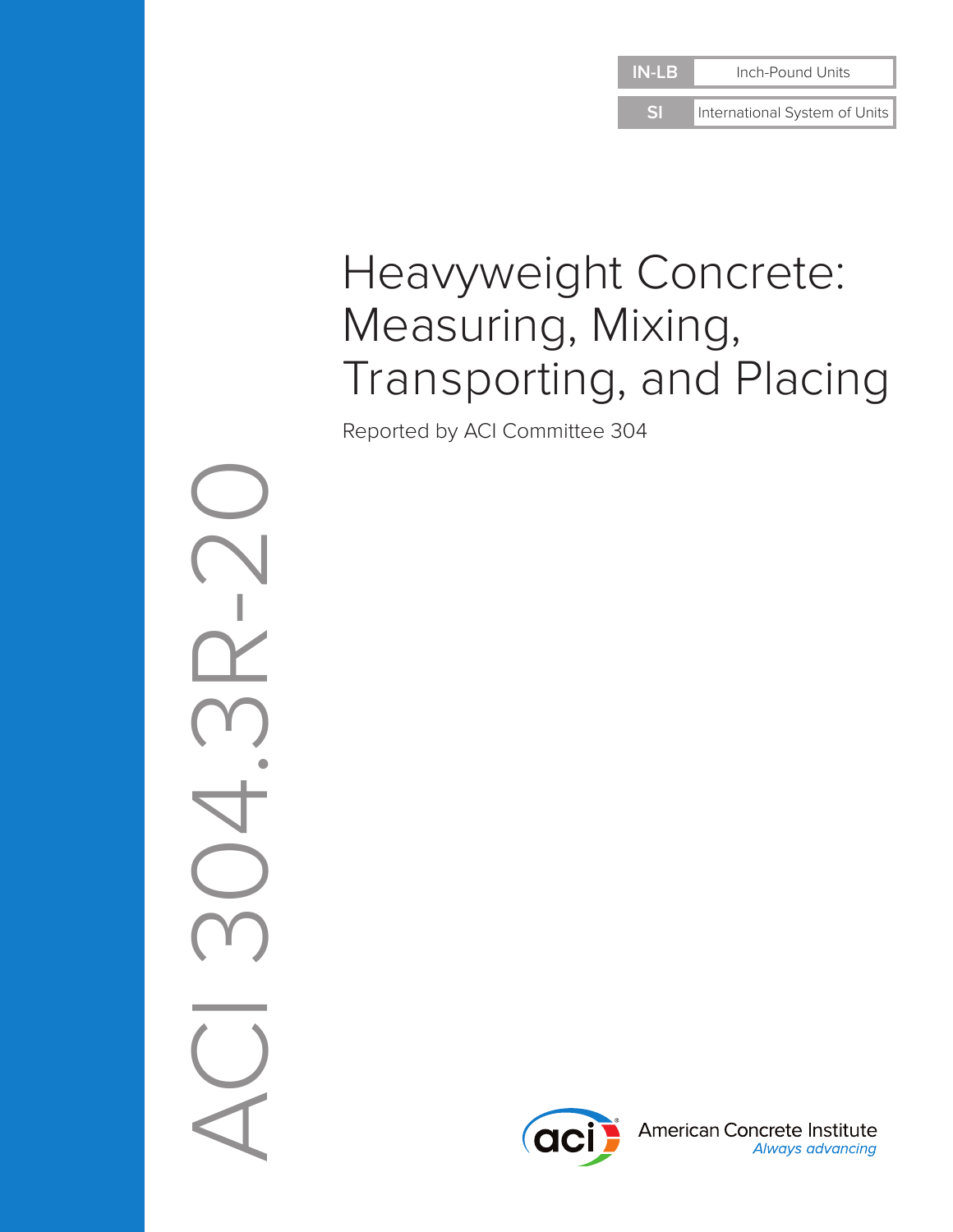

#### **Heavyweight Concrete: Measuring, Mixing, Transporting, and Placing**

Copyright by the American Concrete Institute, Farmington Hills, MI. All rights reserved. This material may not be reproduced or copied, in whole or part, in any printed, mechanical, electronic, film, or other distribution and storage media, without the written consent of ACI.

The technical committees responsible for ACI committee reports and standards strive to avoid ambiguities, omissions, and errors in these documents. In spite of these efforts, the users of ACI documents occasionally find information or requirements that may be subject to more than one interpretation or may be incomplete or incorrect. Users who have suggestions for the improvement of ACI documents are requested to contact ACI via the errata website at http://concrete.org/Publications/ DocumentErrata.aspx. Proper use of this document includes periodically checking for errata for the most up-to-date revisions.

ACI committee documents are intended for the use of individuals who are competent to evaluate the significance and limitations of its content and recommendations and who will accept responsibility for the application of the material it contains. Individuals who use this publication in any way assume all risk and accept total responsibility for the application and use of this information.

All information in this publication is provided "as is" without warranty of any kind, either express or implied, including but not limited to, the implied warranties of merchantability, fitness for a particular purpose or non-infringement.

ACI and its members disclaim liability for damages of any kind, including any special, indirect, incidental, or consequential damages, including without limitation, lost revenues or lost profits, which may result from the use of this publication.

It is the responsibility of the user of this document to establish health and safety practices appropriate to the specific circumstances involved with its use. ACI does not make any representations with regard to health and safety issues and the use of this document. The user must determine the applicability of all regulatory limitations before applying the document and must comply with all applicable laws and regulations, including but not limited to, United States Occupational Safety and Health Administration (OSHA) health and safety standards.

Participation by governmental representatives in the work of the American Concrete Institute and in the development of Institute standards does not constitute governmental endorsement of ACI or the standards that it develops.

Order information: ACI documents are available in print, by download, through electronic subscription, or reprint and may be obtained by contacting ACI.

Most ACI standards and committee reports are gathered together in the annually revised the ACI Collection of Concrete Codes, Specifications, and Practices.

**American Concrete Institute 38800 Country Club Drive Farmington Hills, MI 48331 Phone: +1.248.848.3700 Fax: +1.248.848.3701**

**www.concrete.org**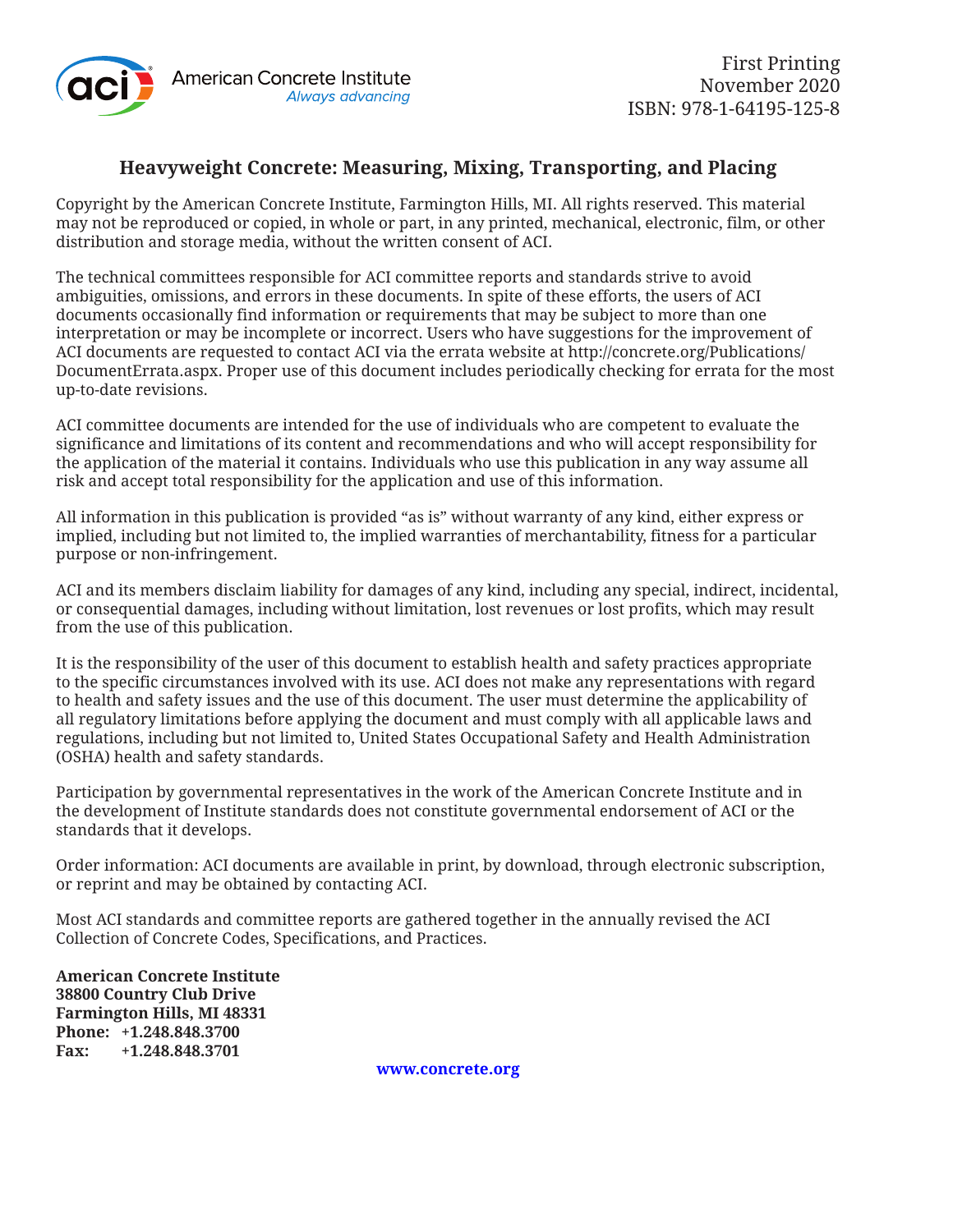## **ACI 304.3R-20**

William L. Thrasher Kevin D. Wolf Samuel X. Yao Richard Yelton

## **Heavyweight Concrete: Measuring, Mixing, Transporting, and Placing**

### Reported by ACI Committee 304

Tarek S. Khan, Chair

Hakim S. Abdelgader David J. Akers Casimir J. Bognacki David A. Burg Manjit S. Chopra\* Carl L. Cunningham Bernard J. Eckholdt III J. Mitchell Englestead Michael R. Gardner Brian H. Green T. J. Harris Thomas Kjellberg Larry W. Matejcek Avi A. Mor

#### **Consulting Members**

**1**

Jacques A. Bertrand Thomas R. Clapp Neil R. Guptill

\* Task Group leader.

*This document presents recommended methods and procedures for measuring, mixing, transporting, and placing heavyweight concretes that are used principally for radiation shielding in nuclear construction. Also covered are recommendations on cement, heavyweight aggregates, water, and admixtures. Mixture proportioning of heavyweight concrete is discussed. Mixing equipment, form construction, placing procedures, and methods of consolidation are described. Quality control, inspection, and testing are emphasized, and a list of references is included. Preplaced heavyweight concrete is not discussed in this version of 304.3R. It is covered in the 2004 version of the document.*

**Keywords:** admixtures; aggregates; barite; concrete construction; consolidation; construction equipment; conveying; density (mass/volume); formwork (construction); grout; heavyweight aggregates; heavyweight concretes; hematite; ilmenite; limonite; magnetite; mass concrete; materials handling; mixture proportioning; mixing; placing; quality control; radiation shielding; segregation; ultra-heavyweight concrete.

ACI Committee Reports, Guides, and Commentaries are intended for guidance in planning, designing, executing, and inspecting construction. This document is intended for the use of individuals who are competent to evaluate the significance and limitations of its content and recommendations and who will accept responsibility for the application of the material it contains. The American Concrete Institute disclaims any and all responsibility for the stated principles. The Institute shall not be liable for any loss or damage arising therefrom.

Reference to this document shall not be made in contract documents. If items found in this document are desired by the Architect/Engineer to be a part of the contract documents, they shall be restated in mandatory language for incorporation by the Architect/Engineer.

#### **CONTENTS**

#### **[CHAPTER 1—INTRODUCTION, p. 2](#page-3-0)**

[1.1—Introduction, p. 2](#page-3-0)

Mike Murray Dipak T. Parekh James S. Pierce Jorge L. Quiros James M. Shilstone William W. Squyres Boris Y. Stein

[1.2—Scope, p. 2](#page-3-0)

#### **[CHAPTER 2—MATERIALS, p. 2](#page-3-0)**

- [2.1—Cement, p. 2](#page-3-0)
- [2.2—Aggregates, p. 2](#page-3-0)
- [2.3—Mixing water, p. 3](#page--1-0)
- [2.4—Admixtures, p. 3](#page--1-0)
- [2.5—Heavyweight mortar and grouts, p. 4](#page--1-0)

#### **[CHAPTER 3—CONCRETE CHARACTERISTICS, p. 4](#page--1-0)**

- [3.1—Physical properties, p. 4](#page--1-0)
- [3.2—Mixture proportioning, p. 4](#page--1-0)

#### **[CHAPTER 4—EQUIPMENT, p. 4](#page--1-0)**

**[CHAPTER 5—FORMWORK, p. 5](#page--1-0)**

#### **[CHAPTER 6—PLACEMENT, p. 6](#page--1-0)**

**[CHAPTER 7—QUALITY CONTROL, p. 6](#page--1-0)** [7.1—Samples and tests, p. 6](#page--1-0)

ACI 304.3R-20 supercedes ACI 304.3R-96(04), was adopted July 30, 2020, and published November 2020.



Copyright © 2020, American Concrete Institute.

All rights reserved including rights of reproduction and use in any form or by any means, including the making of copies by any photo process, or by electronic or mechanical device, printed, written, or oral, or recording for sound or visual reproduction or for use in any knowledge or retrieval system or device, unless permission in writing is obtained from the copyright proprietors.